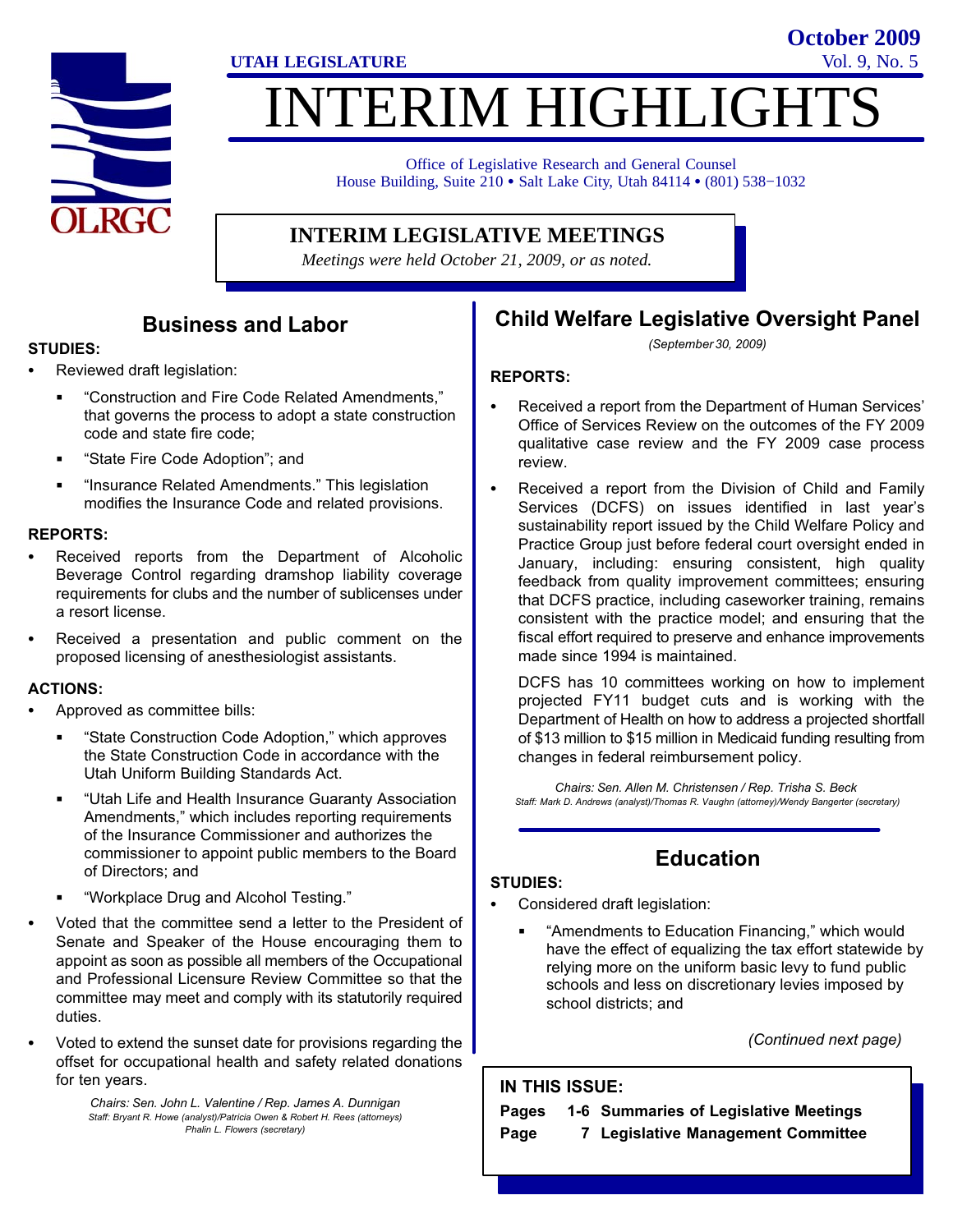-Modifications to Higher Education Scholarships," which makes changes to the New Century Scholarship and Regents' Scholarship programs, including authorizing the State Board of Regents to impose application deadlines.

#### ACTIONS: -

- Approved as committee bills:
	- -Utah Performance Assessment System for Students (U−PASS) Amendments." The bill: 1) extends a pilot program in which schools administer online computer adaptive tests; 2) authorizes the State Board of Education to require statewide assessment of basic skills either through criterion−referenced tests or online computer adaptive tests; and 3) eliminates norm−referenced tests in grades 3, 5, and 8; and
	- -School District Division Amendment," which modifies the date of school board elections following voter approval of a proposal to create a new school district.

Chairs: Sen. Howard A. Stephenson / Rep. Gregory H. Hughes Staff: Constance C. Steffen & Allison M. Nicholson (analysts)/Angela Oakes Stallings (attorney) Glenda S. Whitney (secretary)

#### **Ethics** (October 20, 2009)

#### REPORTS: -

- Received a proposed resolution that would change the membership of the House Ethics Committee.
- Received a presentation and outline from committee staff of draft legislation that the committee requested which creates an independent ethics commission to review ethical complaints against legislators. The commission would be comprised of three retired judges and two former legislators (one from each party). In addition the outline addressed other issues such as: who can file a complaint, when can it be filed; the time line for the review process; and the standard of evidence required.

#### ACTION: -

 Directed staff to prepare for the November meeting an ethics reform bill based on the outline presented by staff, and with the changes made by the committee.

Chairs: Sen. Sheldon L. Killpack & Rep. John Dougall Co−chairs: Sen. Patricia W. Jones & Rep. Rebecca Chavez−Houck Staff: Michael Christensen (Director)/John L. Fellows (General Counsel)/Eric N. Weeks (Deputy General Counsel)/John Q. Cannon (Managing Policy Analyst)/Chelsea Barrett (secretary)

#### Government Operations and Political Subdivisions

#### STUDIES:<br>-

 Received a briefing from the Utah Department of Transportation and the Office of the Property Rights Ombudsman on the eminent domain appraisal process, including how a fair market price is determined and recourse for the property owners. Received comments from property owners regarding their experiences with public property acquisitions. (Continued next column)

- Received a presentation from committee staff on local development impact fees. Also received comments from a legislator involved in the issue, the Utah League of Cities and Towns, and the Property Rights Ombudsman. The committee requested additional information on alleged impact fee abuses.
- Discussed what level of detail and explanation should be provided for amended campaign finance reports.

#### REPORTS: -

- Received a briefing from the Governor's Office of Planning and Budget on the state's preparations for the 2010 Federal Census, including the definition of the "usual residence rule." Census data is used to determine congressional representation and a variety of state and local funding formulas.
- Received a report from the Utah Department of Transportation on a statutory exception for using a single bid for design/build contracts that have an estimated cost of \$5 million or less.
- Received a report from the Department of Human Resource Management and the Governor's Office of Planning and Budget on the four−day work week program for executive branch employees. An estimated 10% reduction in energy, for a savings of about \$500,000 has been identified, and also a savings of \$200,000 in janitorial services. The committee asked to receive the final program report that will be provided to the governor.

Chairs: Sen. Peter C. Knudson / Rep. Craig A. Frank / Rep. Fred R Hunsaker Staff: Benjamin N. Christensen & Joseph T. Wade (analysts)/Emily Brown & Victoria Stirling (attorneys)/Wendy L. Bangerter (secretary)

#### Health and Human Services

#### STUDIES:<br>-

- Considered comments from a citizen, an expert on workplace bullying, and a former health care employee on abusive employee relationships within health care settings.
- Considered comments by the Utah Ambulatory Surgery Center Association, the Utah Hospital and Health Systems Association, and the director of Utah's Medicaid program on the participation of ambulatory surgery centers in Medicaid. The association testified that greater use of ambulatory surgery centers could reduce Medicaid spending.
- Considered comments by a state senator and a national advocate for the donation of kidneys. Federal law currently prohibits compensating organ donors. The advocate outlined several non−cash rewards that might be incentives to donate an organ.
- Considered human sexuality instruction in Utah public schools. Received comments from:
	- a state senator regarding legislation he may propose;
	- the State Office of Education regarding policies and practices related to human sexuality instruction;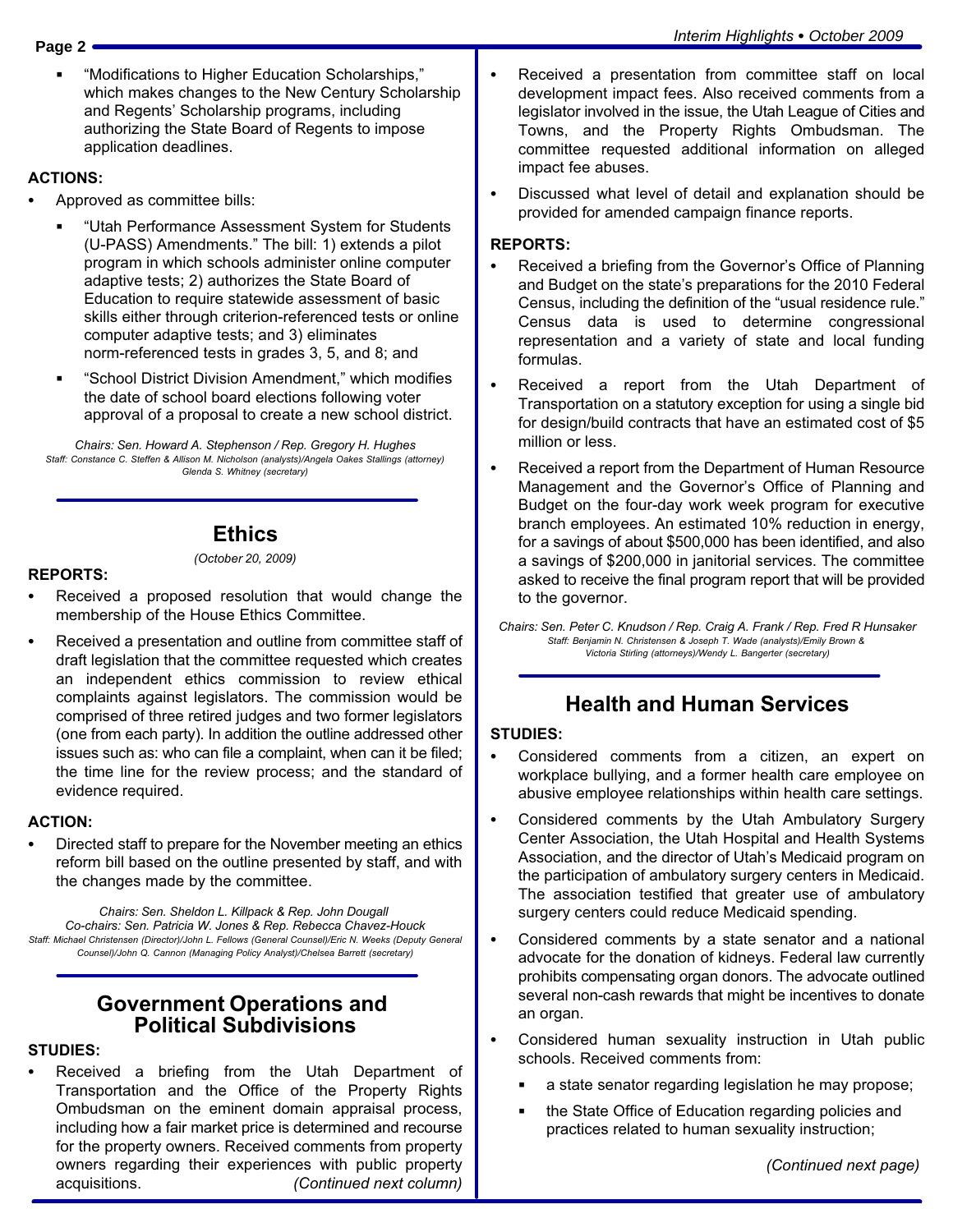- $\blacksquare$  a psychiatrist, regarding what information students may be exposed to by various sources that discuss sexual behavior;
- the Utah P.T.A., on its policy and suggestions regarding human sexuality instruction; and
- a teacher and a high school graduate on their observations about human sexuality instruction in public schools.

#### ACTION: -

 The committee voted to approve a motion urging the Legislature to not consider employing in public schools any person or organization that promotes, recommends, or teaches high−risk sexual behavior.

Chairs: Sen. D. Chris Buttars / Rep. Paul Ray Staff: Mark D. Andrews (analyst)/Catherine J. Dupont & Thomas R. Vaughn (attorneys) Joy L. Miller (secretary)

#### Health System Reform Task Force

# STUDIES:<br>-

- Considered draft legislation:
	- -Amendments to Health Insurance Coverage in State Contracts," that amends provisions adopted during the 2009 General Session requiring certain government contractors to provide health insurance to their employees.
	- -Health Reform − Uniform Electronic Standards − Insurance Information," that amends provisions related to the use of uniform electronic standards for health insurance claims processing, insurance eligibility, and coordination of benefits, and establishes a voluntary registry of software vendors who comply with electronic standards.
- Received a briefing on Midvale's community wellness demonstration project by the project's primary organizer and the state chair of the Healthy Communities Wellness Self Management Network.
- Considered how to ensure that recipients of prosthetic devices are treated consistently by insurance plans. Currently, plan benefits often differ based on whether a device is an internal prosthetic or an external prosthetic.

#### REPORTS:<br>—

- Received a report from HealthInsight on the status of its payment and delivery reform demonstration projects.
- Received a briefing from MediConnect Global, a medical record retrieval and delivery company on the company's operations and how it relates to the reform of health care.
- Received updates from the Utah Health Exchange and the Utah Defined Contribution Risk Adjuster Board on the implementation of the exchange.

 Received a report from the Transparency, Quality and Infrastructure Workgroup, a subcommittee of the task force, on tort reform, implementation of the all−payer database, and implementation of innovative health reform concepts within the Public Employees Health Program.

#### ACTION: -

• Approved as a committee bill, "Health Reform -Administrative Simplification," which amends health insurance coordination of benefits provisions.

> Chairs: Sen. Sheldon L. Killpack / Rep. David Clark Staff: Mark D. Andrews (analyst)/Catherine J. Dupont (attorney) Chelsea Barrett (secretary)

#### Judiciary, Law Enforcement, and Criminal Justice

#### STUDY:<br>-

• Reviewed proposed legislation, "Restrictions on Use of Wireless Telephones in Vehicles," which prohibits the use of a wireless telephone while operating a moving motor vehicle.

#### REPORTS: -

- Received statutorily required reports regarding:
	- DUI data collected by the courts and compiled by the Commission on Criminal and Juvenile Justice relating to sentencing enhancement decisions and dispositions, including measures to evaluate the profile and impacts of DUI recidivism;
	- the maximum dollar amount for small claims actions as was recommended by the Administrative Office of the Courts;
	- dispute resolution program operations, from the Administrative Office of the Courts; and
	- status of housing inmates in county jails, and a demonstration of an Internet tool to view the daily prison population, showing demographics and gender, presented by the Utah Department of Corrections (UDC).

# ACTIONS: -

- Approved as committee bills:
	- -Board of Pardons and Parole Technical Amendments," which allows an appearance before the Board of Pardons and Parole to be by video teleconferencing or other electronic means;
	- -Court Fees for Inmates," which establishes procedures to determine if court fees and costs should be paid in full or waived in whole or in part for a prisoner who files an initial divorce action or an action to obtain custody of the prisoner's children; and

(Continued next column)

(Continued next page)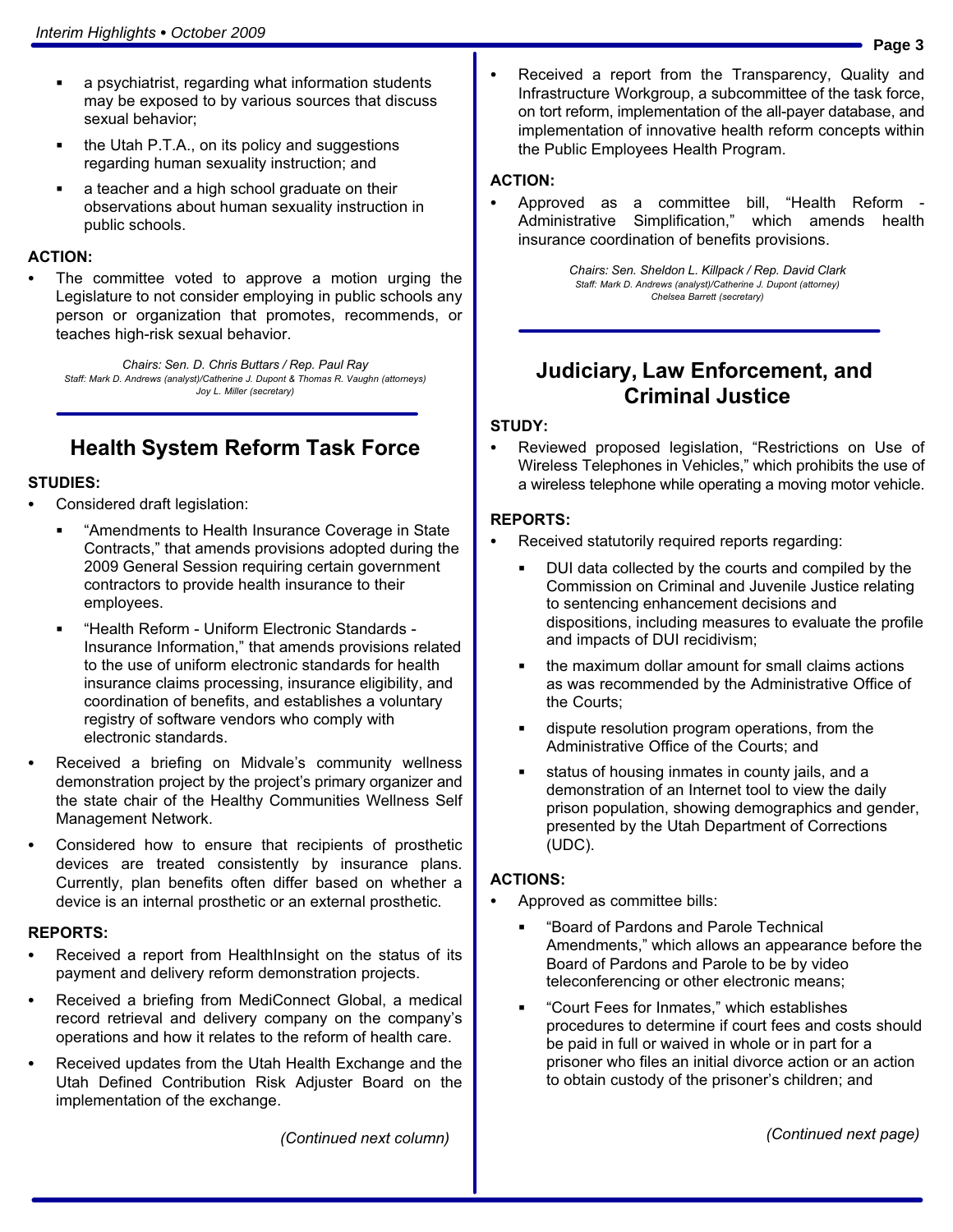-Inmate Health Insurance Amendments," which requires an insurance company providing health or dental policies to coordinate benefits for an insured individual housed in a correctional facility or who is in the custody of the UDC.

Chairs: Sen. Jon J. Greiner / Rep. Douglas C. Aagard / Rep. Lorie D. Fowlke Staff: Stewart E. Smith & Jerry D. Howe (analysts)/Susan Creager Allred & Esther Chelsea−McCarty(attorneys)/Amanda K. Majers (secretary)

#### Native American Legislative Liaison Committee

(September 3, 2009)

# REPORT:<br>...

 Met with leaders of tribes, received comments, and discussed issues of importance to tribes, tribal members, and the committee.

Chairs: Sen. Kevin T. Van Tassell / Rep. Jack R. Draxler Staff: John Q. Cannon (analyst)/Patricia Owen (attorney)/Wendy Bangerter (secretary)

#### Natural Resources, Agriculture, and Environment

#### REPORTS: -

- Received a report from the Executive Director of the Department of Natural Resources on the department's water rights study.
- Received a report from the Salt Lake Chamber of Commerce on its energy resource policy.
- Received a report from the Governor's Energy Policy Advisor on the development of the state's energy resources and state energy policy.
- Received a report from representatives of the petroleum industry on oil and gas leasing in the state and the industries' impact on air quality in the Uintah Basin.

#### ACTIONS: -

- Received a report from the State Planning Coordinator on proposed federal legislation H.R. 1925, "America's Red Rock Wilderness Act of 2009," and voted to oppose the proposed legislation.
- Approved as committee bills:
	- -Groundwater Recharge and Recovery Act Amendments," which allows certification of recharge and recovery permits; and
	- -Water Storage Projects," which allows for limited proof requirements for certain water storage projects.

Chairs: Sen. Dennis E. Stowell / Rep. Roger E. Barrus Staff: J Brian Allred (analyst)/Christopher Parker (attorney)/Joy L. Miller (secretary)

#### Public Utilities and Technology

#### REPORTS: -

- Received a report from First Wind about the construction of the Milford Wind Corridor project. The wind farm will produce 200 megawatts of electricity starting in November 2009 and will ultimately have 81 wind turbines that will produce 450 megawatts.
- Received a report from the Healthy Environment Alliance of Utah about compressed air technology and how it is used to provide power for nuclear power plant cold starts and for storing energy from wind farms for later use.
- Received a report from Nucor Steel regarding the effect of cap and trade programs on the domestic production of steel and other manufactured products. The report also included information about how artificially low foreign currency rates can encourage the movement of manufacturing facilities and jobs overseas.
- Received a report from Viresco about the construction of a pilot hydro−gasification plant in Southern Utah for the conversion of organic matter into electricity, including coal, farm waste, and tree byproducts.
- $\bullet$  Received reports from the University of Utah's Department of Meteorology and the University of Alabama about climate science modeling and different interpretations of the modeling data.
- $\bullet$  Received a report from the Department of Technology Services regarding the emergency communications challenges of moving to narrow−band radio VHF and 800 MHz communication services as mandated by the Federal Communications Commission.
- $\bullet$  Received an audit report from the Office of the Legislative Auditor General on the Department of Technology Services and the consolidation of statewide technology services. The report identified needed improvements in a number of areas, including customer services and oversight.

Chairs: Sen. Stephen H. Urquhart / Rep. Michael E. Noel Staff: Richard C. North (analyst)/Christopher Parker (attorney)/Tracey Fredman (secretary)

#### Revenue and Taxation

#### REPORTS: -

- Received statutorily required reports on low income housing tax credits, enterprise zone tax credits, and property tax roll information maintained by county assessors.
- Received a report from the Utah Tax Review Commission covering the sales tax base, cigarette and tobacco taxes, apportionment of business income, and a corporate income tax deduction for foreign operating companies.
- -Received a report on state revenue collections.
- Received a report from the committee working groups addressing property tax, local option transportation sales and use tax, and tax penalty issues.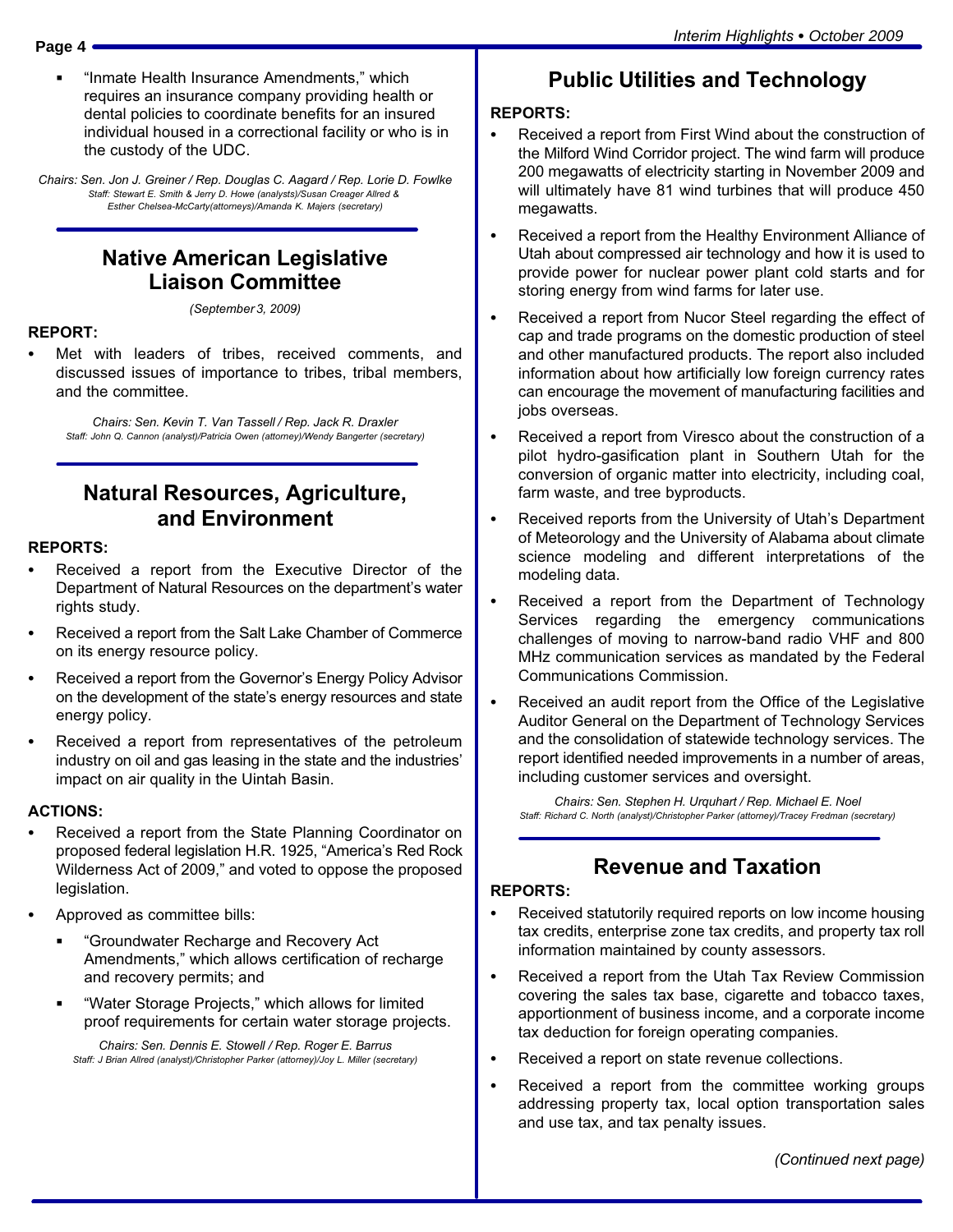#### ACTIONS: -

- Approved as committee bills:
	- -Corporate Franchise and Income Tax Amendments," which addresses a corporate franchise and income tax deduction for foreign operating companies;
	- -Sales and Use Tax Definition of Tangible Personal Property," which addresses the sales and use taxation of carpeting;
	- -Individual Income Tax Contribution for Methamphetamine Housing Reconstruction and Rehabilitation Fund," which creates an income tax return voluntary "checkoff" contribution;
	- Ë -Brine Shrimp Royalty Act Amendments," which makes clarifying and technical changes related to brine shrimp royalties;
	- -Amendments to Individual Income Tax Return Filing Requirements," which addresses electronic filing of returns by tax preparers; and
	- -Sales and Use Tax Modifications," which addresses sales and use taxation of prepaid calling services.

Chairs: Sen. Stuart Adams / Rep. Todd E. Kiser Staff: Phillip V. Dean & Bryant R. Howe (analysts)/Rebecca L. Rockwell & Robert H. Rees (attorneys)/Phalin L. Flowers (secretary)

#### State Water Development Commission

(September 24, 2009)

#### STUDIES:<br>--

- Discussed legislation, "Collection and Use of Precipitation" and "Rainwater Harvesting" proposed in the 2009 General Session on the capture and use of rainwater.
- Discussed potential legislation addressing canal safety.

#### REPORTS: -

- Received a report from the Paiute Indian Tribe of Utah and the State Engineer on the status of Paiute tribe water rights negotiations.
- Received a report from the Director of the Department of Natural Resources on a proposed division of groundwater resources in the Snake Valley, which is located in Utah and Nevada

#### ACTIONS: -

- Approved as committee bills:
	- $\blacksquare$  -Water Storage Projects," which allows certification of recharge and recovery permits; and
	- -Groundwater Recharge and Recovery Act Amendments," which allows for limited proof requirements for certain water storage projects.

Chairs: Sen. Dennis E. Stowell / Rep. Patrick Painter Staff: J Brian Allred (analyst)/Christopher R. Parker (attorney)/Joy L. Miller (secretary)

# **Transportation**

#### REPORTS: - Received a report from the Commission on Criminal and Juvenile Justice on DUI related data used to evaluate the impacts of DUI recidivism and processes related to DUI law enforcement.

- Received reports from the Department of Transportation on:
	- the impacts and results of having established a speed limit greater than 75 miles per hour on certain sections of I−15; and
	- state highway system changes.

# ACTIONS: -

- Approved as committee bills:
	- -State Highway System Modification," which creates the Southern Parkway and modifies the description of existing state routes;
	- -Uniform Commercial Driver License Act Amendments," which brings Utah into compliance with the federal Motor Carrier Safety Improvement Act; and
	- -Utah Scenic Byway Amendments," which requires the Legislature to approve the corridor management plan that will be submitted with the application for a highway to be nominated for designation as a National Scenic Byway or All−American Road.
- Conducted a sunset review of transportation contracting provisions in Subsection 63G−6−502(5)(b)(ii), and recommended extending the privisions for five years.

Chairs: Sen. Kevin T. Van Tassell / Rep. Julie Fisher Staff: Leif G. Elder (analyst)/Shannon C. Halverson (attorney)/Tracey Fredman (secretary)

#### Utah Constitutional Revision Commission

(October 8, 2009)

#### REPORT: -

 Received a report from a legislator regarding post−conviction appeals. He explained that in lieu of amending the state constitution, the same result can be accomplished with an amendment to Court Rule 65C, Post Conviction Relief, and an amendment to Title 78B, Chapter 9, Post−Conviction Remedies Act.

Judge Jon Memmott, Chair / Mr. Roger Tew, Vice Chair Staff: Jerry D. Howe (analyst)/Robert H. Rees (attorney)/Amanda K. Majers (secretary)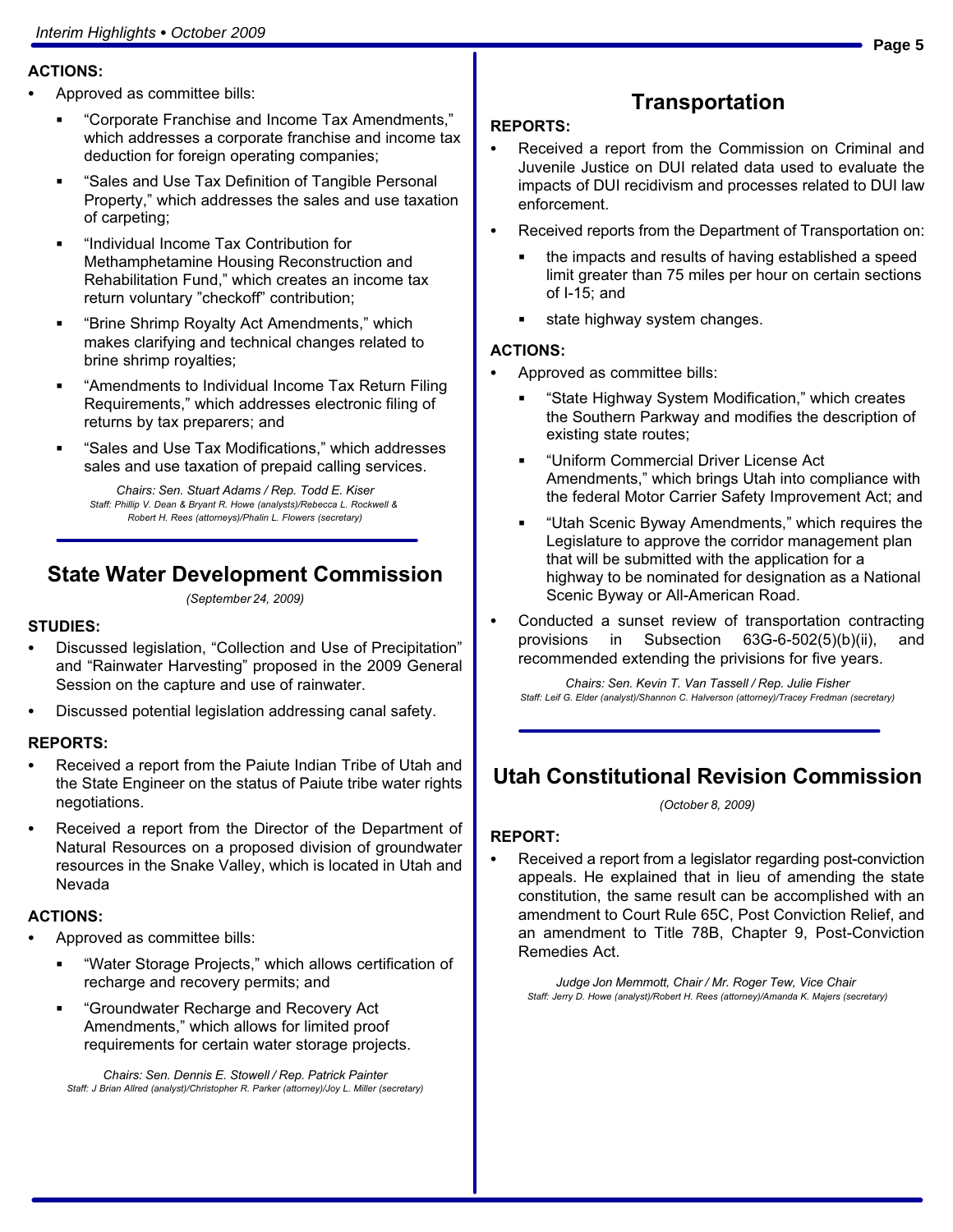#### Utah International Trade Commission

(September 24, 2009)

#### REPORTS: -

- Received a report from the Office of Legislative Research and General Counsel about the history of visits by Utah delegations to China and Chinese delegations to Utah. The report also included information about the effects of the governance structure in both countries on their decision making.
- Received a report from the Governor's Office of Economic Development on international trade which indicated that Utah´s largest growth in trade from 2005−2008 was with Asia, especially in services rather than goods. Examples of these services include licensing, and soil and water cleaning treatments.
- Received a report from the Utah State Office of Education on the Governor's "Utah Language Roadmap to Excellence." The report reviewed six foreign languages currently being taught in Utah schools, including Chinese, and a dual language immersion program where students learn two languages simultaneously.
- Received a report from Nucor Steel on international trade and how currency exchange rates affect businesses in the United States. The report stated that countries with artificially low currency exchange rates shift the trade advantage to the exporter as their products are less expensive on world markets.

(October 22, 2009)

# REPORTS: -

- Received reports from the Governor's Office of International Trade and Diplomacy, regarding:
	- the development of a state trade database including trade database figures in dollars for 2006−2008 which indicated solid export growth above \$1 billion dollars; and
	- trade with South and Latin American countries including an update on proposed Free Trade Agreements with Colombia and Panama. Mexico is the United States´s largest trading partner in the Americas.
- Received a report from the Utah State Office of Education, about the Governor's "Utah Language Roadmap For the 21st Century." The report reviewed a number of foreign languages being taught in Utah schools including Chinese, and a Dual Immersion program where students learn two languages simultaneously.
- Received a report from the executive director − Governor´s Office of Economic Development about international trade programs and new trade initiatives under Governor Herbert.

Chairs: Sen. Mark B. Madsen / Rep. Sheryl L. Allen Staff: Richard C. North (analyst)/James L. Wilson (attorney)/Wendy Bangerter (secretary)

#### Utah Tax Review Commission

(October 8, 2009)

#### STUDY: -

 Received commission staff reports and public comment regarding the effects of increasing the current state sales and use tax rate on sales of food.

#### ACTIONS: -

- Approved as a committee bill, "Corporate Franchise and Income Tax Amendments," which modifies the definition of -foreign operating company" to provide requirements relating to property and payroll located outside the United States, and addresses provisions relating to subtractions from unadiusted income.
- Approved a letter to the chairs of the Revenue and Taxation Interim Committee regarding the apportionment of business income under the state corporate income tax. The letter is in response to that committee's request to review certain issues regarding a single sales factor apportionment formula.
- Voted to reappoint Mr. Mark Buchi and Ms. Kathleen Howell as members of the Utah Tax Review Commission.

Chairs: Mr. M. Keith Prescott / Mr. David J. Crapo Staff: Bryant R. Howe & Phillip V. Dean & Leif G. Elder (analysts) Rebecca L. Rockwell & Robert H. Rees (attorneys)Phalin L. Flowers (secretary)

#### Workforce Services & Community and Economic Development

#### REPORTS:<br>—

- Received a report from the newly appointed Executive Director of the Governor's Office of Economic Development regarding his vision and goals for the office.
- Received statutorily required annual reports in writing from the Department of Community and Culture, the Governor's Office of Economic Development, and the Department of Workforce Services.

# ACTIONS: -

- Approved as committee bills:
	- -Unemployment Compensation Amendments," which removes the Social Security offset provision relating to unemployment compensation weekly benefits under the Employment Security Act for an individual whose benefit year begins July 3, 2010 and modifies the computation formula of an individual's weekly benefit amount; and
	- -Family Employment Program − Cash Assistance to Single Minor Parent," which brings a provision of the Family Employment Program relating to cash assistance to single minor parents into compliance with federal employment and education or training requirements.

Chairs: Sen. Mark B. Madsen / Rep. Steven R. Mascaro Staff: Arthur L. Hunsaker (analyst)/James L. Wilson (attorney)/Glenda S. Whitney (secretary)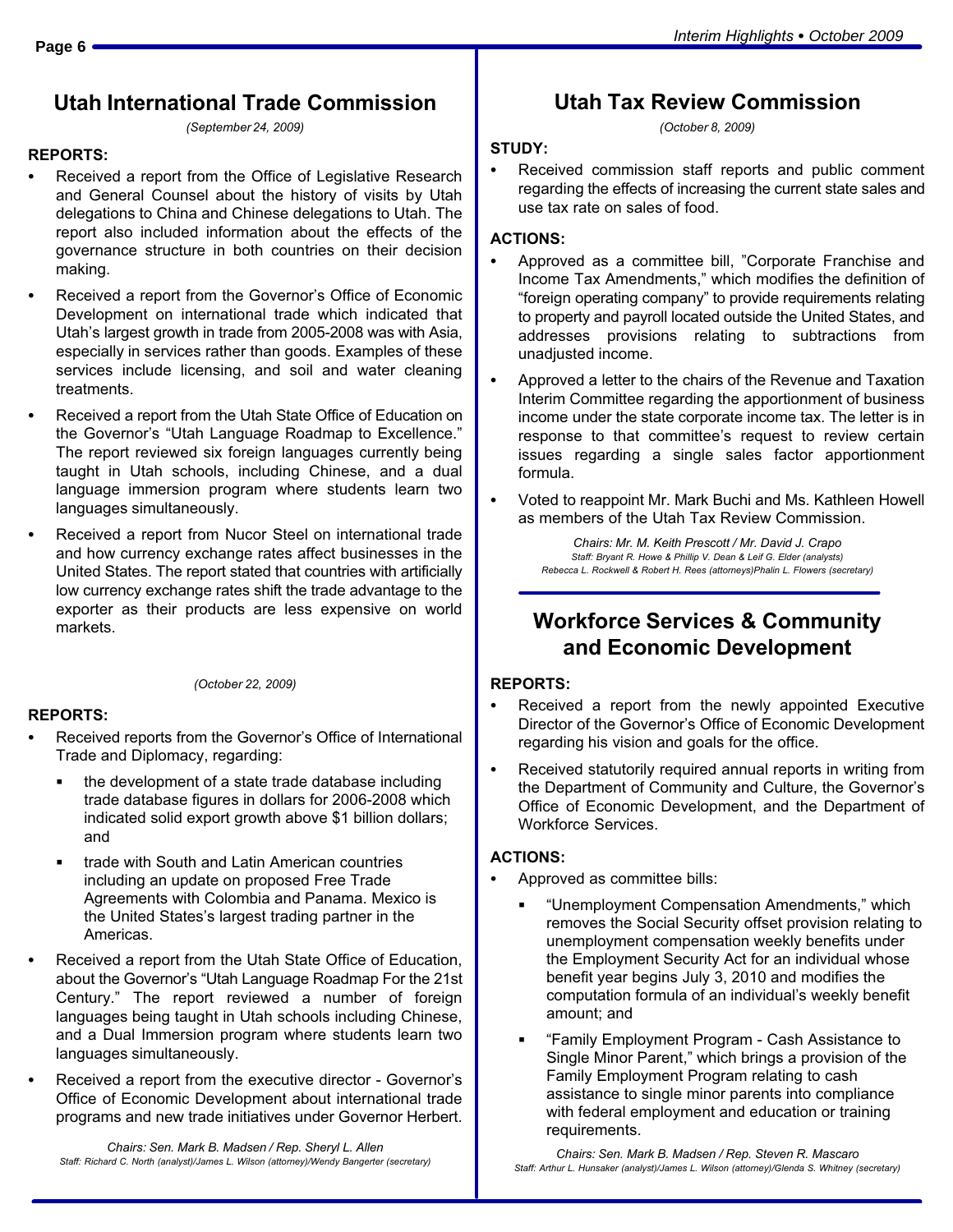#### **LEGISLATIVE MANAGEMENT COMMITTEE**

*(October 20, 2009)*

#### REPORTS:<br>—

- Received a report from Dr. David Sundwall, Executive Director, Utah Department of Health, concerning the status of the H1N1 virus in Utah, what steps can be taken to minimize its spread, and how agencies can best manage if a serious outbreak occurs.
- Received a committee staff report covering:
	- 1) how the Legislature can best minimize the impact of a flu epidemic on its operations;
	- 2) existing state law that empowers the state to respond to various emergencies, including an epidemic; and
	- 3) various steps the Legislature could take if an epidemic hit just before or during a general session.

 Received a committee staff report discussing new guidelines for the use of legislative committee rooms at the capitol complex.

#### ACTIONS: -

- Approved the request from the chairs of the Native American Legislative Liaison Committee to allow their members to receive per diem for attending the governor's annual Native American Summit, held September 2−3, 2009, at Thanksgiving Point.
- Approved new rules governing the use of legislative committee rooms at the capitol complex.

Chairs: Sen. Michael G. Waddoups / Rep. David Clark Staff: Michael E. Christensen (Director)/John L. Fellows (General Counsel) Beverlee LeCheminant (Administrative Assistant)